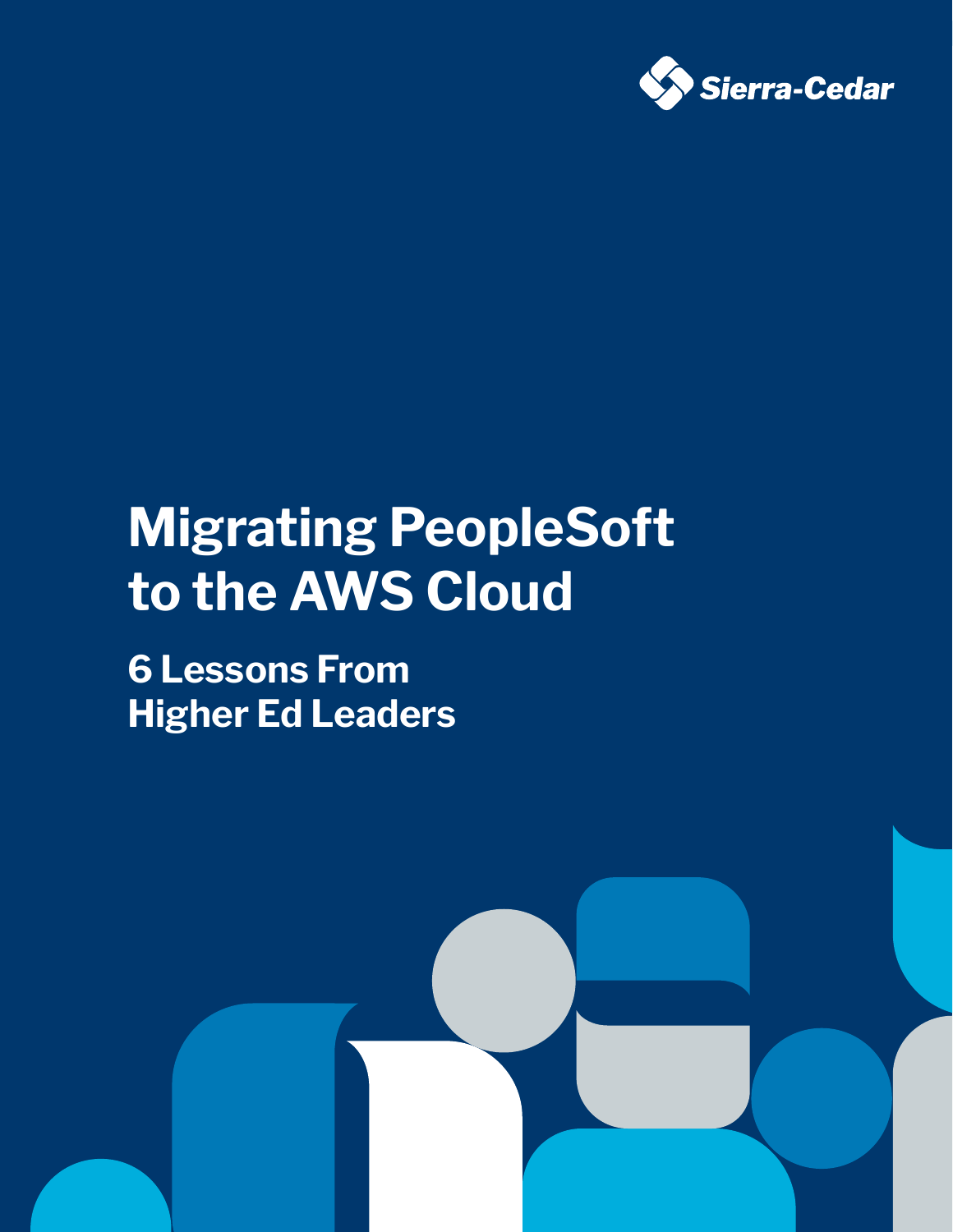Colleges and universities are under increasing pressure to stay agile in today's competitive landscape. Even before the pandemic, administrative cost[s were under scrutiny](https://www.forbes.com/sites/carolinesimon/2017/09/05/bureaucrats-and-buildings-the-case-for-why-college-is-so-expensive/?sh=4be12b5a456a) as major news outlets reported on industry-wide increases in spending that didn't align with enrollment growth. Teams were expected to work smarter and spend less. That pressure increased under Covid as colleges and universities navigated unpredictable work environments and were forced to reimagine how they operate.

Against this backdrop, institutions are seeking more agile, costeffective, and modern enterprise resource management (ERP) systems to transform their business processes. As such, many have turned to the AWS Cloud. At the recent [2021 Educause Annual](https://events.educause.edu/annual-conference)  [Conference,](https://events.educause.edu/annual-conference) we sat down with [a panel of three ERP experts](https://events.educause.edu/annual-conference/2021/agenda/transforming-erp-infrastructure-to-the-cloudviewpoints-from-women-leaders-in-technology) to learn how administrative leaders can get started migrating their PeopleSoft (and similar ERP systems) to the cloud. Today, we'll share six lessons our experts learned during AWS Cloud migrations to help you transform your workflows.

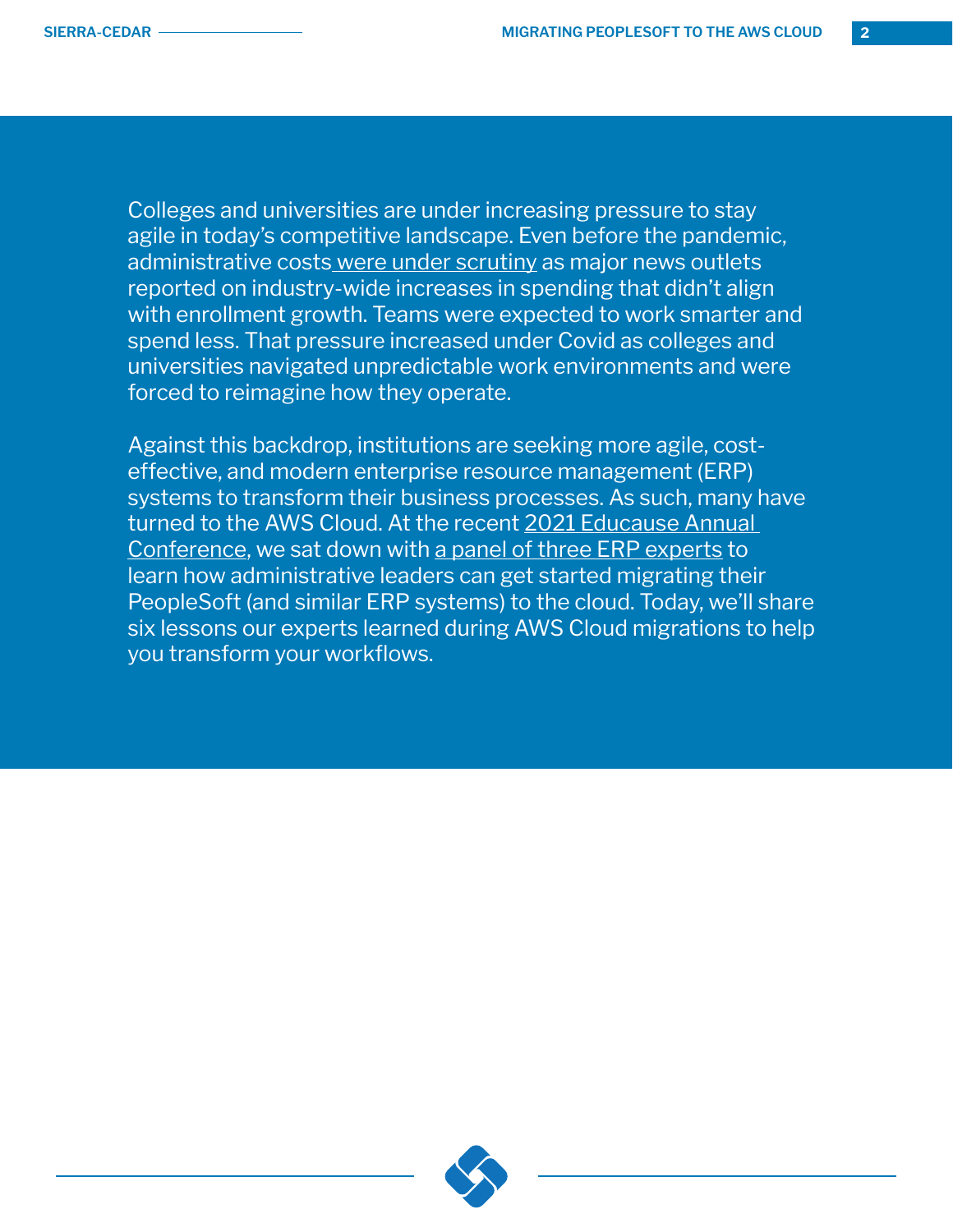## **1 Convince leadership with a well-defined elevator pitch that speaks to your target audience**

You may fully understand the need to migrate, but you'll also need to get your leadership on board. The best way to do that is to have a firm idea of what you'll get in the cloud that you can't get on-premises and be ready to communicate those benefits—especially from a financial perspective.

"I made it easy on my boss, who's the CFO, because I knew his top concern would be capital," says Ellen Keohane, chief information officer at College of the Holy Cross. "I knew that migrating meant shifting some of our IT staff resources, so I started earmarking a couple of positions where the current employees were retiring. Those two positions, plus one other turnover I didn't anticipate, ended up covering the shift in operating funds that would be required to move to PeopleSoft's ERP in the AWS Cloud. I was able to show my boss those figures, and that made all the difference."

According to Kari Robertson, Executive Director of Infrastructure Services at the University of California Office of the President, your elevator pitch should also vary depending on who you're speaking to, and what you're trying to achieve. "I really had to tailor my message to the audience that I was talking to," she notes. "When speaking with engineers, for example, I got them excited about the potential for innovation and scalability. For business leaders, I focused more on the fact that we'd no longer need funding for capital purchases. It's all about knowing your audience."

# *Takeaway*

*Taking the time to define the many benefits of cloud migration and preparing a series of talking points that speak to the diverse concerns of your stakeholders will streamline your approval process and ensure everyone is on board with this transition.*

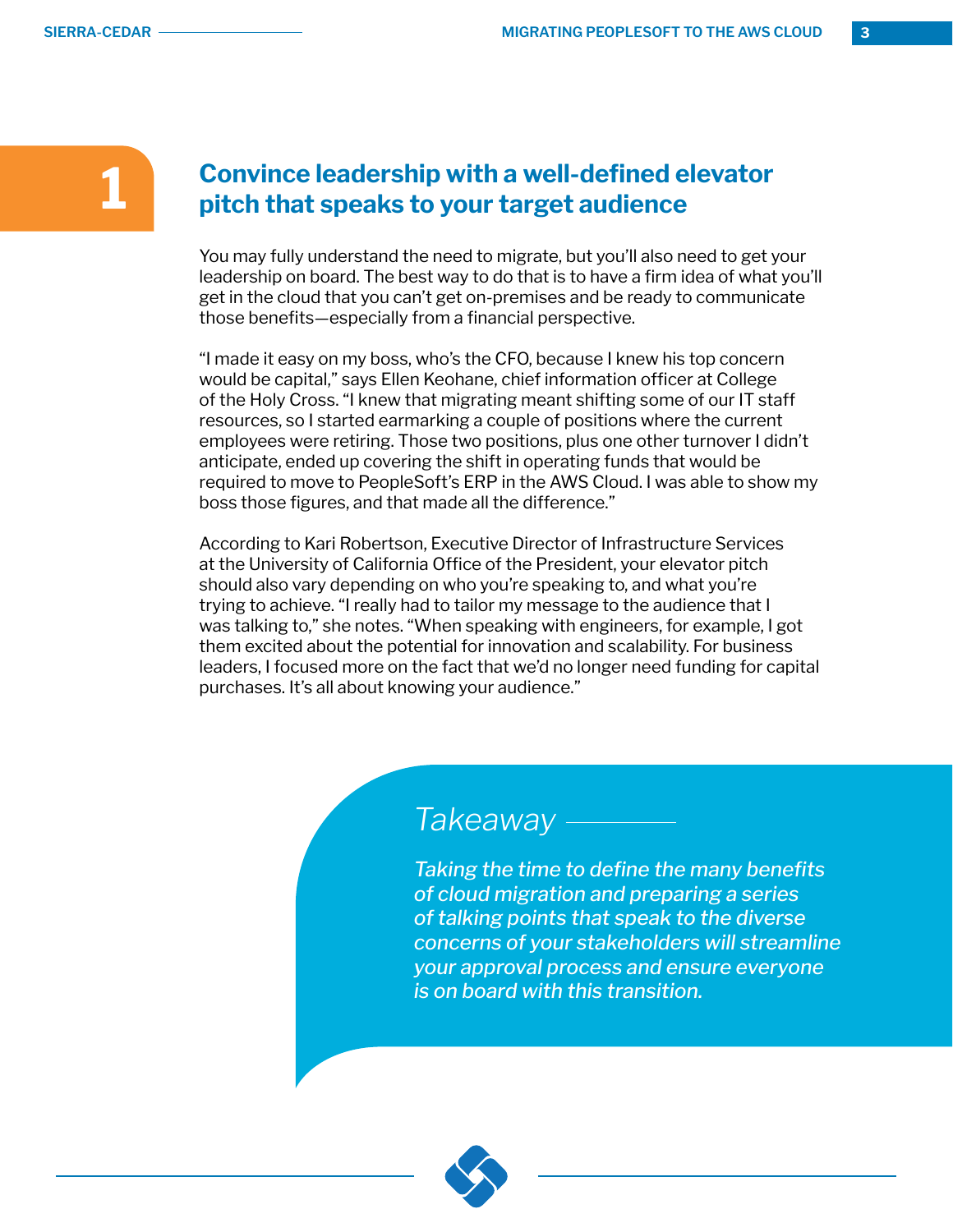#### **2 To fight cultural resistance, show your staff where they fit in the cloud**

Once you've achieved leadership buy-in, you'll need to convince your staff. People are naturally afraid of change, especially when it comes to technology. That means administrative leaders need to be prepared for some cultural resistance.

"I had many staff come up to me and say, 'You're trying to eliminate my job with all your wonderful automation. What am I going to do?'" says Jess Evans, chief operating & digital transformation officer at Arizona State University. "I had to explain to them that the whole point of cloud transformation is to empower engineers and other staff to do more relevant and innovative work. I told them: ' We are building this platform to give your career relevancy and long-term sustainability. Simply put, this is an investment in you.'"

Although many staff members may fear that cloud will make their jobs obsolete, the truth is that by retooling their skillsets, engineers now have the intellectual capacity to advance innovative work. Through building cloud native solutions and taking advantage of automating mundane operational tasks, engineers can be elevated to work on more complex solutions. However, this strategy is a journey, and to succeed tech leadership must communicate that message and show their people where, and how, they'll fit in the new ecosystem. Our experts also noted that you should never assume your staff will be as excited about this change as you are.

## *Takeaway*

*Your staff will only be excited about modernization if they know that their jobs are secure and can imagine a future for themselves in the cloud. Don't forget to invest time in change management as you migrate.*

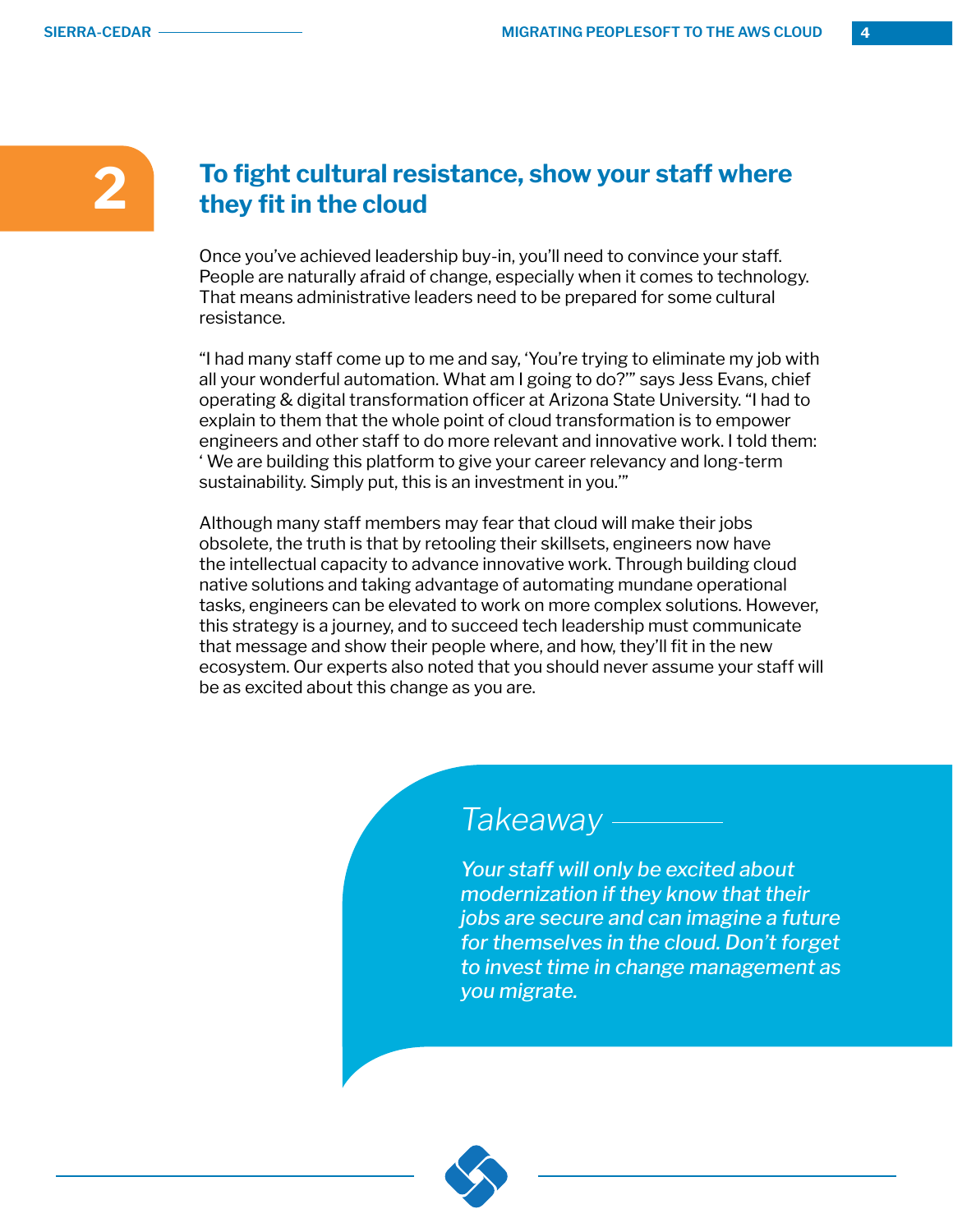#### **3 Know your motivation for migrating, and have a firm deadline**

The cloud journey can feel endless—which is why our experts recommend you have both a firm deadline and a compelling reason to migrate. Starting your migration with a purpose in mind will guide your project and prioritize your business goals. The deadline will keep you from endlessly tinkering with your environment. Robertson, who has migrated to the AWS Cloud at two different institutions, reflects: "I had to have a strong impetus and a firm deadline to be successful. At my first institution, we had a data center on campus that needed to be repurposed. It was time to pay for a hardware refresh, and we weren't going to do it, so we decided we would move all our enterprise applications out of the data center and onto AWS. We had about two years to complete the project. The project was successful because it was a high priority, and we had to hit our deadline."

When she moved to the University of California Office of the President, Robertson was required by her managed services provider (MSP) to migrate within six months or lose access to her service—a tight deadline for any project. She decided to use that forced migration as an opportunity to innovate, and she chose to leave her old MSP and move to the AWS Cloud instead. Because they were still operating under that tight six-month time frame, Robertson and her team called in Sierra-Cedar's PeopleSoft and AWS experts to help the University meet its deadline. "We knew we couldn't do it ourselves in six months," Robertson says. "So we found a migration partner and were able to successfully re-platform our entire payroll system for all 260,000 employees. We migrated under budget and in less than six months, and a lot of that was because we had a clear goal in mind and a partner to guide us."

# *Takeaway*

*A deadline and clear goals will keep you on track, and motivate your team to keep moving forward through uncertainty.*

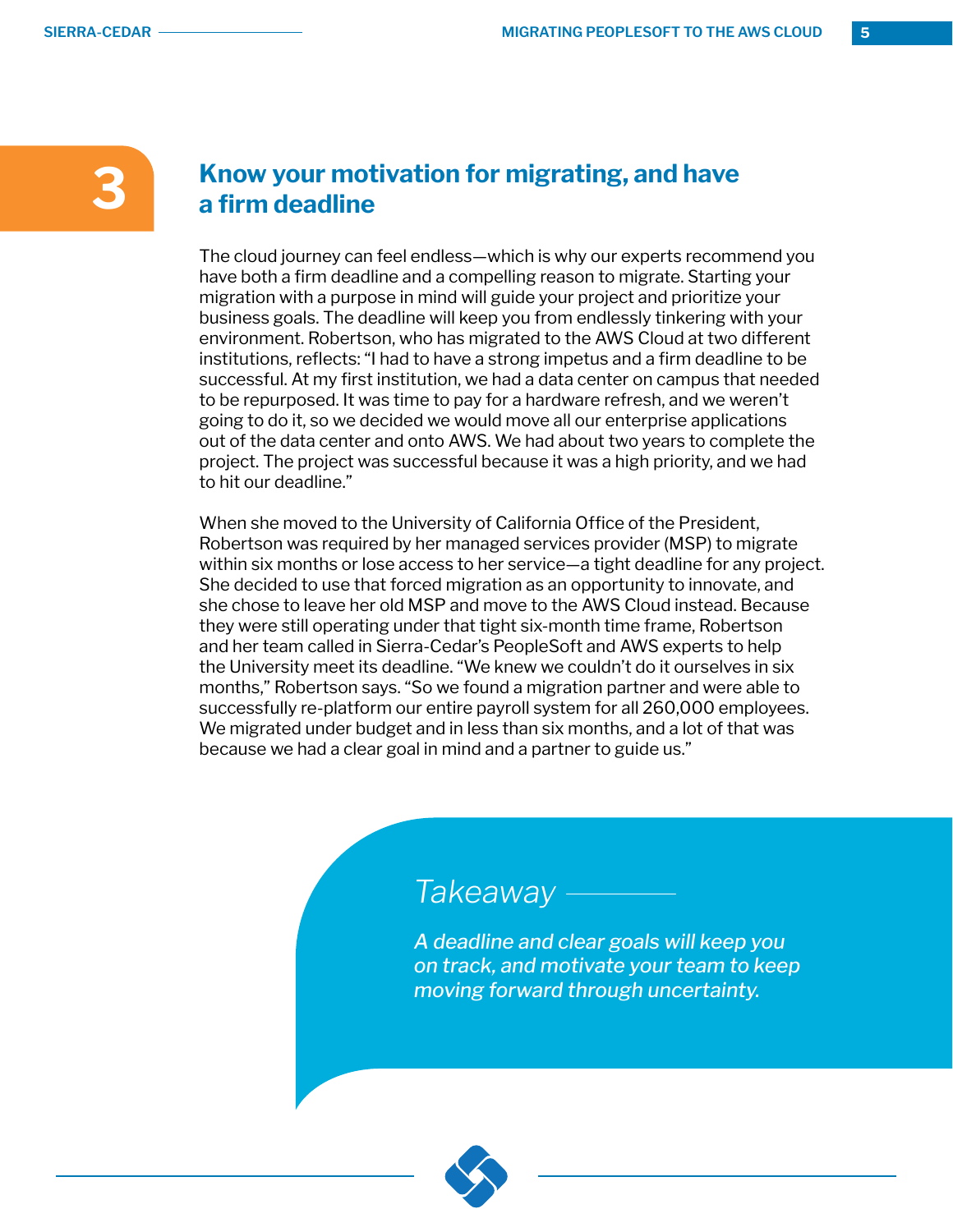#### **4 Don't just rehost; become cloud-native**

When you move to the AWS Cloud, there are two primary approaches: [rehosting and re-platforming](https://www.sierra-cedar.com/2020/08/25/aws-cloud-migration-strategy-two-models-for-making-the-transition/). With rehosting (also called "lift-and-shift"), you simply take your existing systems and workflows and move them into a cloud environment. This is generally a quicker process but won't necessarily allow you to embrace all the benefits of the cloud. Re-platforming, on the other hand, takes your existing processes and breaks them down into their component parts, so you can completely reimagine your systems for the cloud.

"I cannot emphasize enough that only moving your environment as-is, also known as lift and shift, is a practice that limits your cloud journey" says Evans. "The power of the cloud allows engineers to redesign workflows by utilizing the native toolsets provided by AWS. But lift and shift prevents organizations from taking advantage of the resiliency and capabilities of cloud native practices. Instead, Evans recommends re-platforming, which allows you to take advantage of cost savings and rethink how you can work smarter in the cloud. "Re-platforming, or becoming cloud-native, is the only way to benefit from the scalability, sustainability, resiliency, and intellectual capacity of your environment. Additionally, it reduces your human capital dependencies because you're upskilling your engineers. When you go cloud-native, the benefits are exponential."

## *Takeaway*

*It's worth the extra time and effort to replatform and optimize your systems in the cloud, because integrated systems will save you money in the present and prepare you for future modernization.* 

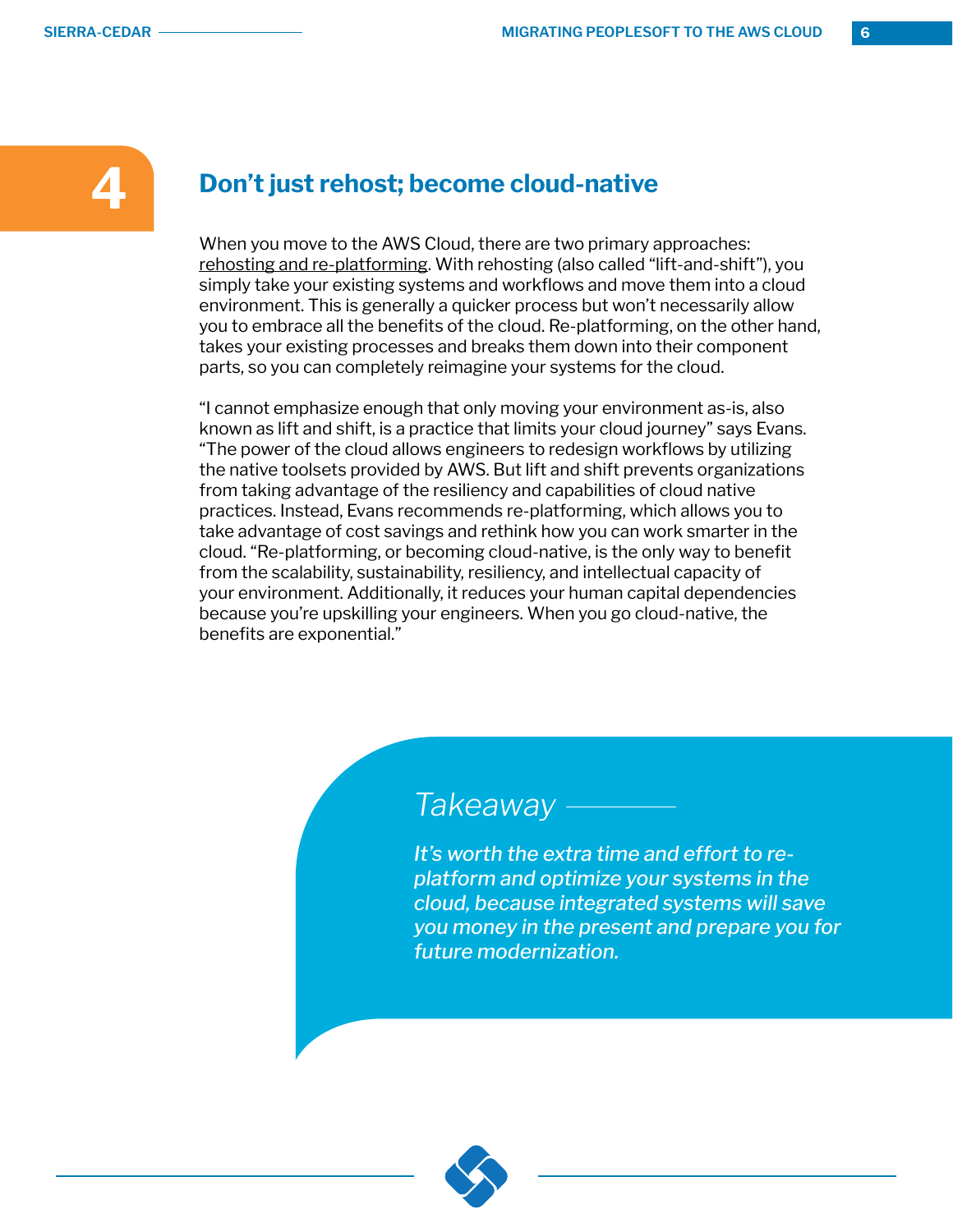## **5 Train your team on the ins-and-outs of cloud spending**

Paying for services in the cloud is fundamentally different than paying for onpremises costs, so you'll need to train your team—especially your engineers and IT staff—on how to optimize costs. You should also consider how your decision-making process and workflows might need to shift controlling costs and making the best use of your infrastructure. "One of our challenges was trying to understand the cost model of going to the cloud," says Evans. "When you have a server in your data center, you know that you're buying that server and paying for it forever. But in the cloud, you have to think strategically. Your engineers are used to writing code, not thinking about how much it'll cost to stand up an instance."

Evans' team decided to hire a cloud accountant to address this gap in understanding. "I can tell you that the savings was astonishing," Evans says. "I physically had our accountant sitting shoulder-to-shoulder with our engineers, and he could show each engineer how much their decisions cost. It was a wonderful partnership because they both learned from each other about how to optimize our spending."

Robertson adds that she appreciates the transparency she got from migrating to AWS. "Now, I can go and see minute-by-minute what our costs are," she explains. "And I can leverage that into real savings. For example, we recently found an environment we didn't need to run 24/7, and turned it off. And that saved us \$30,000 a month. Plus, we can spin it up again when we need it—so we don't even have to worry about pulling the plug."

## *Takeaway*

*Don't assume your team knows how cloud spending works. Instead, invest time and money into training your people on cloud processes and optimization to get the most out of your migration.*

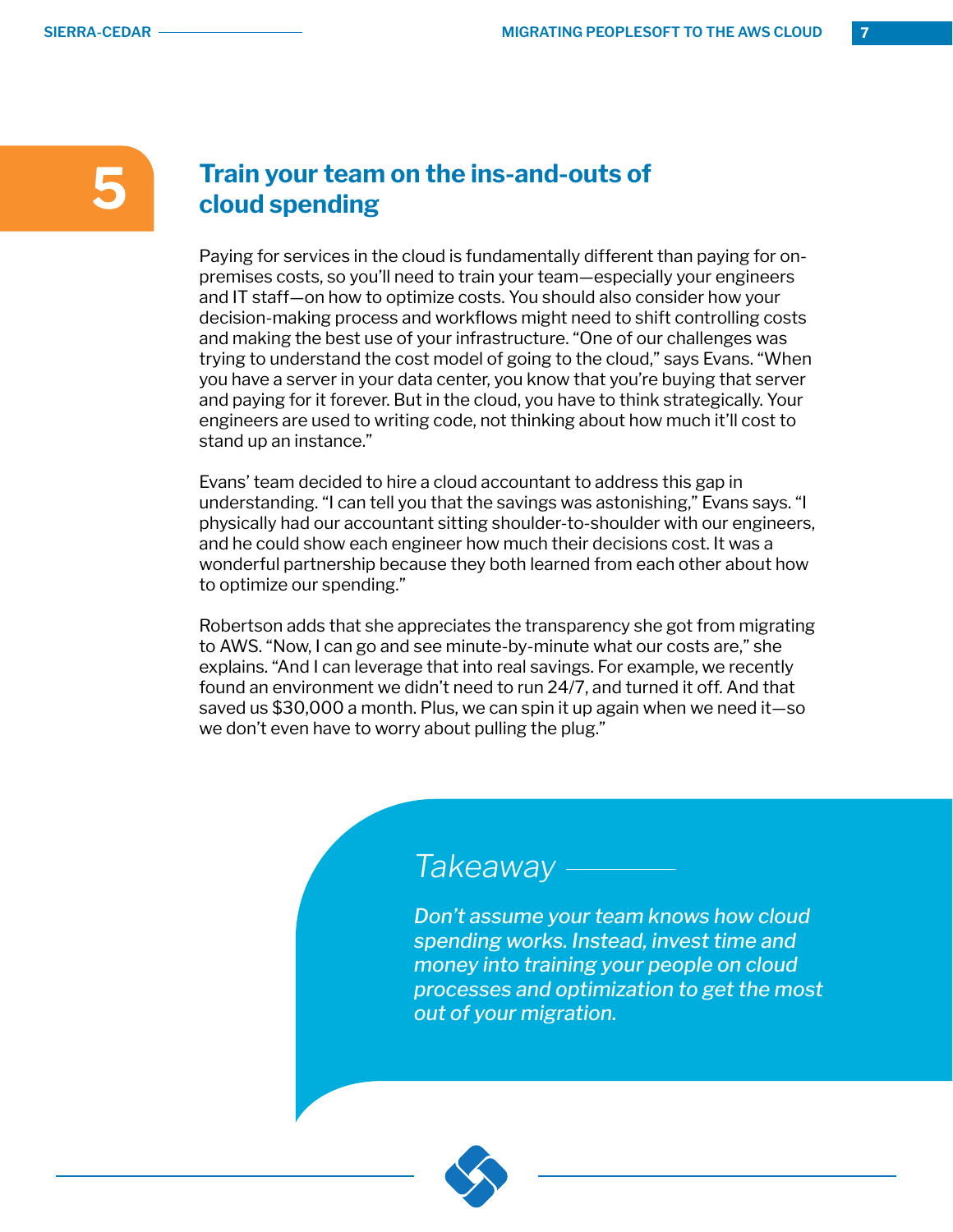#### **6 Dive in, learn from others, and don't give up**

If you're feeling intimidated by cloud migration, even after all these tips and tricks—don't worry. Evans, Robertson, and Keohane say they also felt overwhelmed initially. Just because you're uncertain doesn't mean you're going to fail. They recommend preparing yourself with resources and advice from peer institutions, and then taking the plunge.

"You're never going to be ready," says Robertson. "Just start working and prepare to pivot frequently." Keohane adds that you shouldn't underestimate the value of asking around. "I think we could have done a little more preparation and relied more on the [Educause cloud computing group](https://www.educause.edu/community/cloud-computing-community-group) and our peer institutions. There's so much you can learn from your community if you just reach out and ask."

Finally, Evans notes: "Don't give up. There are tangible benefits to migration if you just stay the course. The only way out is through. You won't unlock transformation if you aren't willing to take the leap."

# *Takeaway*

*If you feel uncertain right now, it's okay. Migration is about learning as you go—and there's no one right way to move your ERP system to the cloud.*